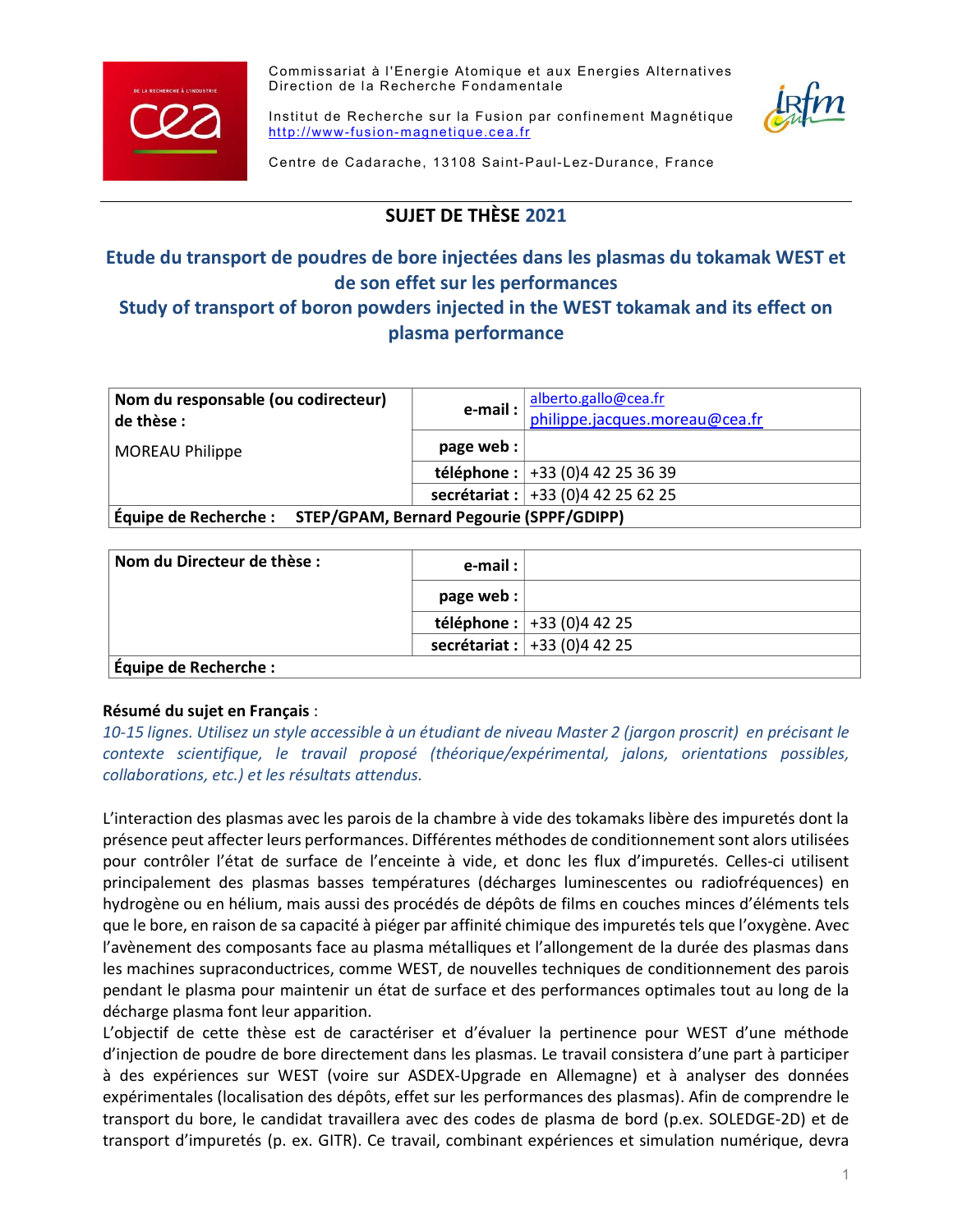consolider la compréhension de la physique du conditionnement en environnement métallique et à prévoir les conséquences pour les futurs dispositifs de fusion.

#### Résumé du sujet en Anglais :

Interaction of plasmas with the inner walls of the vacuum chamber of tokamaks releases impurities whose presence can affect their performance. Different conditioning methods are used to control the surface state of the vacuum chamber, and thus impurity fluxes. These mainly use low-temperature plasmas (glow or radio-frequency discharges) in hydrogen or helium, but also deposition of thin layers of elements such as boron, because of its ability to trap by chemical affinity impurities like oxygen. With the advent of metallic Plasma Facing Components and the extension of plasma duration in superconducting devices, like WEST, innovative wall conditioning technics operated during plasma to maintain optimal surface state and performances are under development.

The aim of this thesis is to characterize and evaluate the relevance for WEST of a boron powder injection method directly into plasmas. The work will consist on the one hand to participate in experiments on WEST (also on ASDEX-Upgrade in Germany) and to analyze experimental data (location of the deposits, effect on plasma performances). In order to understand the transport of injected boron, the candidate will work with plasma edge (eg. SOLEDGE-2D) and impurity transport code (eg GITR). This work, combining experiments and numerical simulation, will aim at consolidating the understanding of the physics of wall conditioning in a metallic environment and predicting consequences for future fusion devices.

| Formation recherchée / recommandée : Master en physique des et /ou interactions plasma-surface. |
|-------------------------------------------------------------------------------------------------|
| Expérimentation, modélisation. Le sujet requiert une capacité                                   |
| à travailler dans un cadre fortement collaboratif avec des                                      |
| Instituts de recherché en Europe et aux Etats-Unis.                                             |
|                                                                                                 |

Intitulé du master préconisé :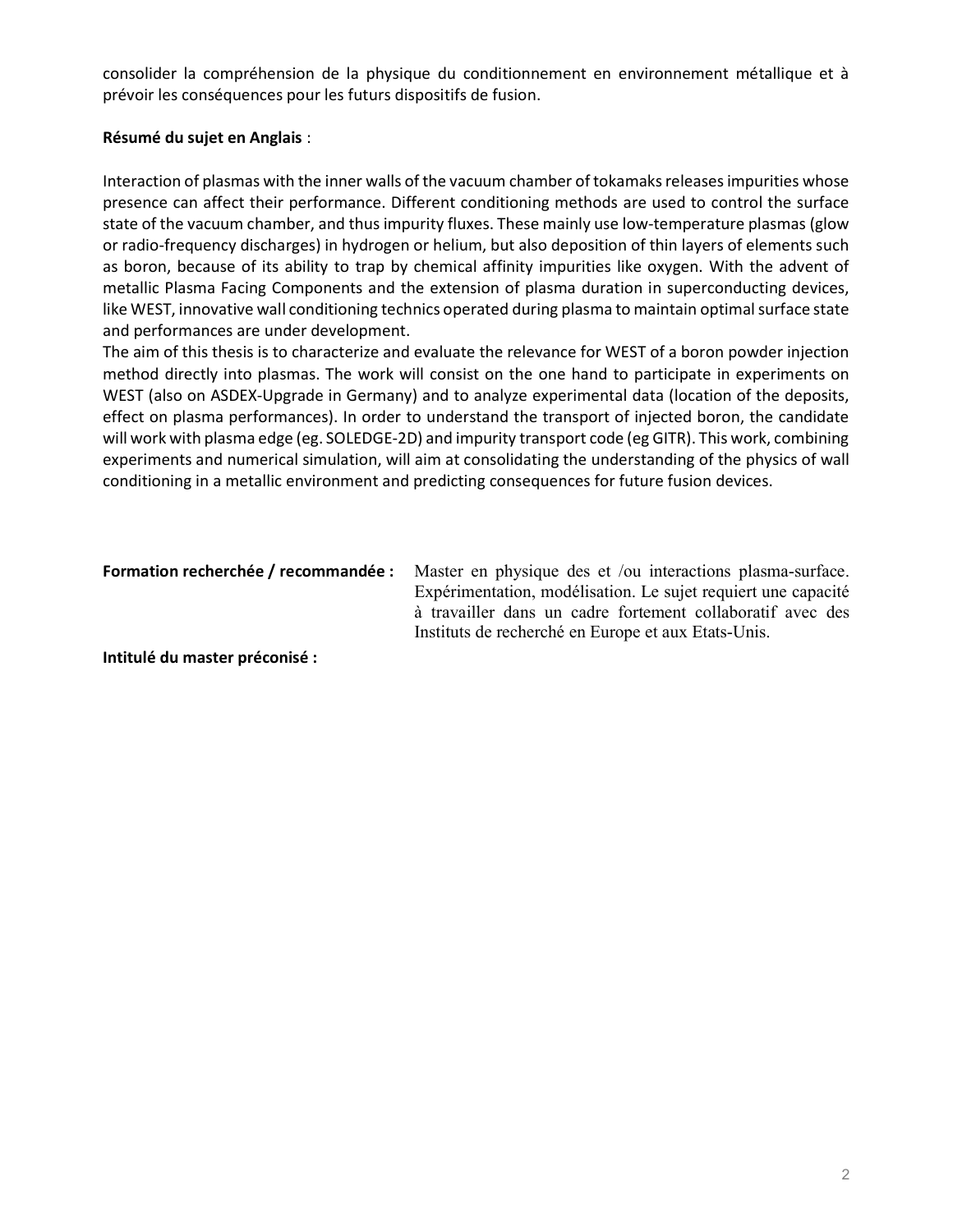#### Description détaillée du sujet :

8 000 caractères au maximum.

Présenter les objectifs et la problématique du sujet, de manière à convaincre entre autres les évaluateurs (HC + Ecole Doctorale) de la pertinence du projet de recherche et de son adéquation avec les exigences d'un projet de thèse (objectifs scientifiques réalisables en 3 ans, objectifs de formation, disponibilité de l'encadrement, ouverture vers le monde scientifique et professionnel, etc.)

Wall conditioning of tokamaks is a common tool to influence fuel - and impurity recycling and to improve plasma performance and reproducibility [1]. Wall conditioning occurs either before plasma operation after torus vacuum vessel openings, or during operation, between or during plasma pulses, for reliable discharge initiation, control of fuel and impurity recycling or recovery after disruptions. Hence, baking, glow or RF assisted discharge cleaning, as well as deposition of thin layers on inner wall surfaces of the vacuum vessel, are routinely used in present days devices.

In tokamaks with tungsten (chemical symbol W, or other high-Z elements) Plasma Facing Components (PFC), the control of tungsten influx by depositing thin film coatings with boron (boronization) or other low-Z elements (lithiumization, siliconization) is essential to achieve high performance plasmas. In WEST with tungsten PFCs (or ASDEX-Upgrade with tungsten, Alcator C-MOD with molybdenum), regular boronizations are performed by operating a glow discharge in a 10-15% Diborane into Helium mixture during a few hours. They allow reducing carbon and oxygen contamination, mitigating the W influx, and thus enlarging operational space in plasma density and injected power. However, the technique has several drawbacks, the first of which being that diborane is both toxic and explosive. Boronizations with glow discharge must also be done in the absence of the intense toroidal magnetic field, which makes it less attractive in a superconducting device like WEST or the future ITER tokamak. Last but not least, lifetime of coatings and their beneficial effects are limited by the erosion by the plasma and last typically a few tens of discharges in WEST and ASDEX-Upgrade.

With the extension of the pulse duration in superconducting devices, and the associated increase of particle and power fluence to the walls, has emerged the need for real-time wall conditioning (i.e. during plasma) to maintain an optimum surface state throughout long discharges. Experiments using low-Z powders injection have demonstrated the capability to effectively reduce high-Z impurity influx, in EAST (China) and ASDEX-Upgrade (Germany). In this aim, an Impurity Powder Dropper (IPD) [2] has been developed to provide real-time particulate injection. Preliminary results on the injection of boron and boron nitride powders during ASDEX-Upgrade plasmas show the potential to control tungsten influx in subsequent plasmas, similar to conventional boronization methods.

The aim of this thesis is to determine if this low-Z impurity delivery method can be used as an efficient wall conditioning technique in WEST benefiting from its long discharge duration capability. The work will consist in participating in dedicated experiments using the Impurity Powder Dropper in WEST (possibly in ASDEX-Upgrade, Germany, as well), and analyzing data in order to assess its efficiency. A comparison with the conventional boronization methods used in both WEST and AUG (glow discharge in a Helium-Diborane mixture) will be done.

In this aim, the candidate will have to get familiar with diagnostics yielding all relevant data for the assessment of the conditioning efficiency, such as density, optical spectroscopic signals, radiated power…, but also for modeling.

Indeed, in order to understand transport of the injected boron, the candidate will also work with edge plasma codes such as SOLEDGE-2D and migration at the surface with codes such as GITR or ERO, with the aim to predict transport of boron and of other impurities in the plasma edge, as well as deposition area. The simulation results will be compared with experiments. This work, combining experiments in fusion devices and numerical simulation, should aim at consolidating the understanding of the physics of wall